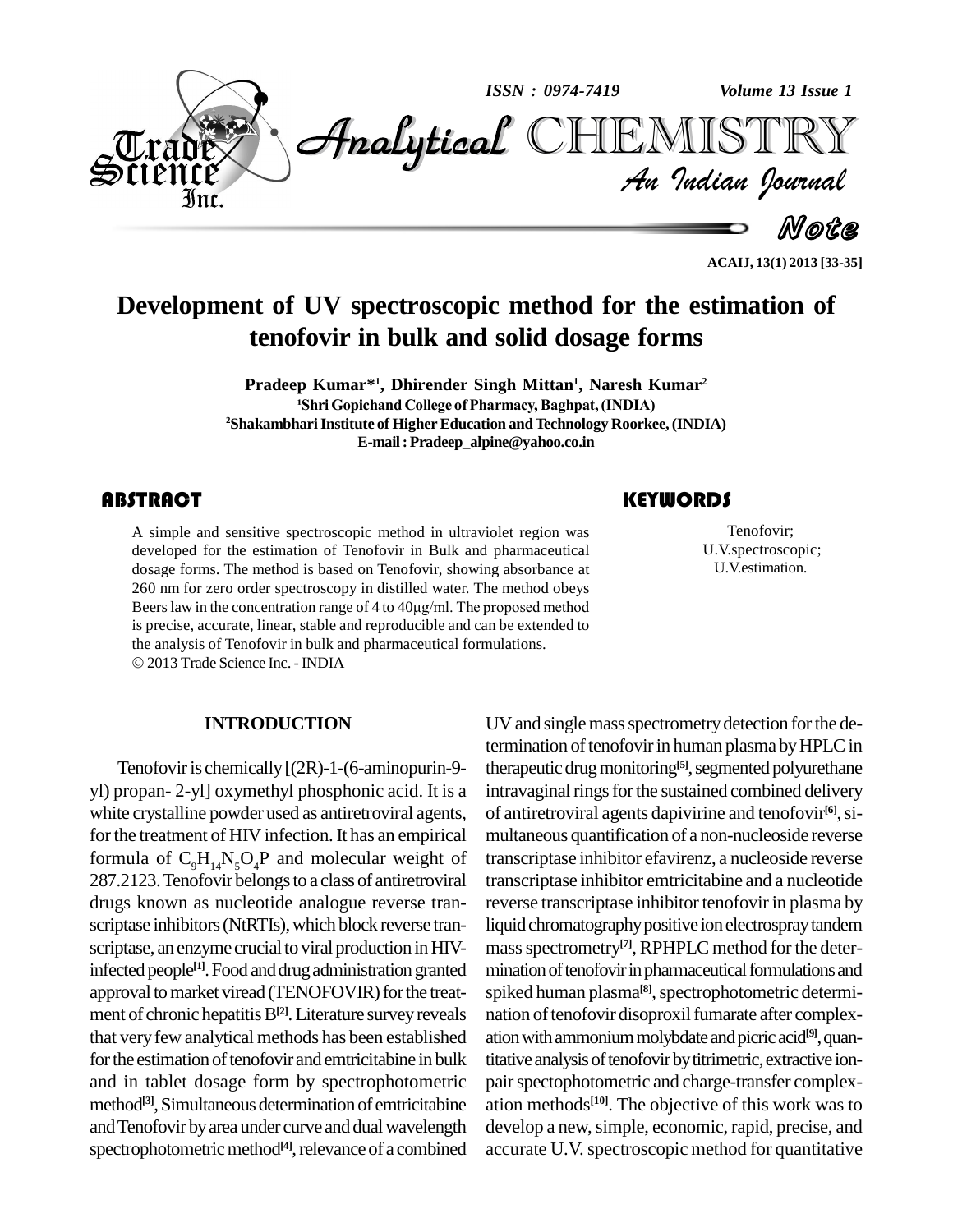# N o t e

analysis of tenofovir as bulk drug and in pharmaceutical formulations.

# **MATERIALAND METHODS**

#### **Instrument**

Elico SL 164 double beam spectrophotometer was  $^{0.45}$ <br>d for all the apertressonic measurements. The apex used for all the spectroscopic measurements. The spectral bandwidthwas 1 nm.

# **Prepartion of standrad solution and sample solution**

A stock solution of  $1$ mg/ml Tenofovir in water was  $_{0.15}$ used. The working solutions were  $(0.1 \text{ mg/ml})$  prepared  $_{0.1}$ by transferring 5.0 ml from respective stock solution to a  $_{0.05}$ 50 ml volumetric flask and completing to volume with  $\frac{1}{0}$ water.

### **Determination of tenofovir in tablets**

#### **Brand name**

Viread (300mg)

#### **Companyname**

Pure standard of Tenofovir (assigned purity 99.98%) was obtained as a gift sample from Ranbaxy labs Pvt. Ltd. Gurgaon, India.

#### **Procedure**

A total of 20 tablets were accurately weighed and powdered in amortar.An amount equivalentto 100mg (118.32mg) wastaken and dissolved in 50ml of water and stirred on magnetic stirrer for five minutes. About 10 ml of water was added and stirred for further 5 minutes. Then transferred toa 100ml volumetric flask through a Whatman No. 40 Filter paper. The residue was washed thrice with water and the combined filtrate was made up to themark.

### **Determination of tenofovir**

distilled water. An aliquot of this stock solution (10 ml) bull dustilled water. An aliquot of this stock solution (10 ml) bull<br>
was diluted to 100 ml with distilled water. The proce-<br>
dure with standard solution of drug has same concentra-<br>
with<br>
tion as test solution. The absorbance 100mg of pureTenofovirwastaken and dissolved in 50 ml of water and stirred on magnetic stirrer for five minutes, finally make up the volume up to 100 ml with dure with standard solution of drug has same concentration as test solution. The absorbance of test and stan-

Analytical CHEMISTRY

dard solutions were measured at 260 nm against reagent blank. The experiment was performed for bulk drug and formulation and we get standard plot at a wavelength of 260 nmgiven in Figure 1 with optical activitygiven in TABLE1.



**Figure 1 : Standard plot for zero order spectra**

**TABLE 1 : Optical characteristic of zero order**

| SI.NO. | <b>Parameters</b>                                               | <b>Results</b> |
|--------|-----------------------------------------------------------------|----------------|
| 1      | Absorption maxima (nm)                                          | 260            |
| 2      | Beer's law limits (mcg/ml)                                      | $4 - 40$       |
| 3      | Molar extinction coefficient<br>$(mole^{-1}$ cm <sup>-1</sup> ) | 0.04634        |
| 4      | Sandell, s sensitivity ( $mcg/cm/0.001$<br>absorbance units)    | 0.02157        |
| 5      | Regression equation $(y)^*$                                     | 0.9998         |
|        | Slope(b)                                                        | 0.0116         |
|        | Intercept $(a)$                                                 | 0.1377         |
| 6      | Coefficient of variance                                         | 0.009247       |
|        | Standard deviation                                              | 0.003          |

**\*y <sup>=</sup> <sup>a</sup> <sup>+</sup> bx; when <sup>x</sup> is the concentration in µg/ml and <sup>y</sup> is absorbance unit; \*\*Three replicate samples.**

#### **RESULTSAND DISCUSSION**

In the present study attempts shall be made to develop specific spectroscopic method for the estimation of Tenofovir in bulk and in Pharmaceutical formulation (Tablets). The method involves UV spectroscopic estimation of Tenofovir using distilled water as solvent in bulk and in formulation. The absorption maximum was measured at 260 nmand calibration curve was plotted bulk and in formulation. The absorption maximum was<br>measured at 260 nm and calibration curve was plotted<br>with linearity in the concentration range 4-40µg/ml. The sandells sensitivity was found out to be 0.02157 mcg/